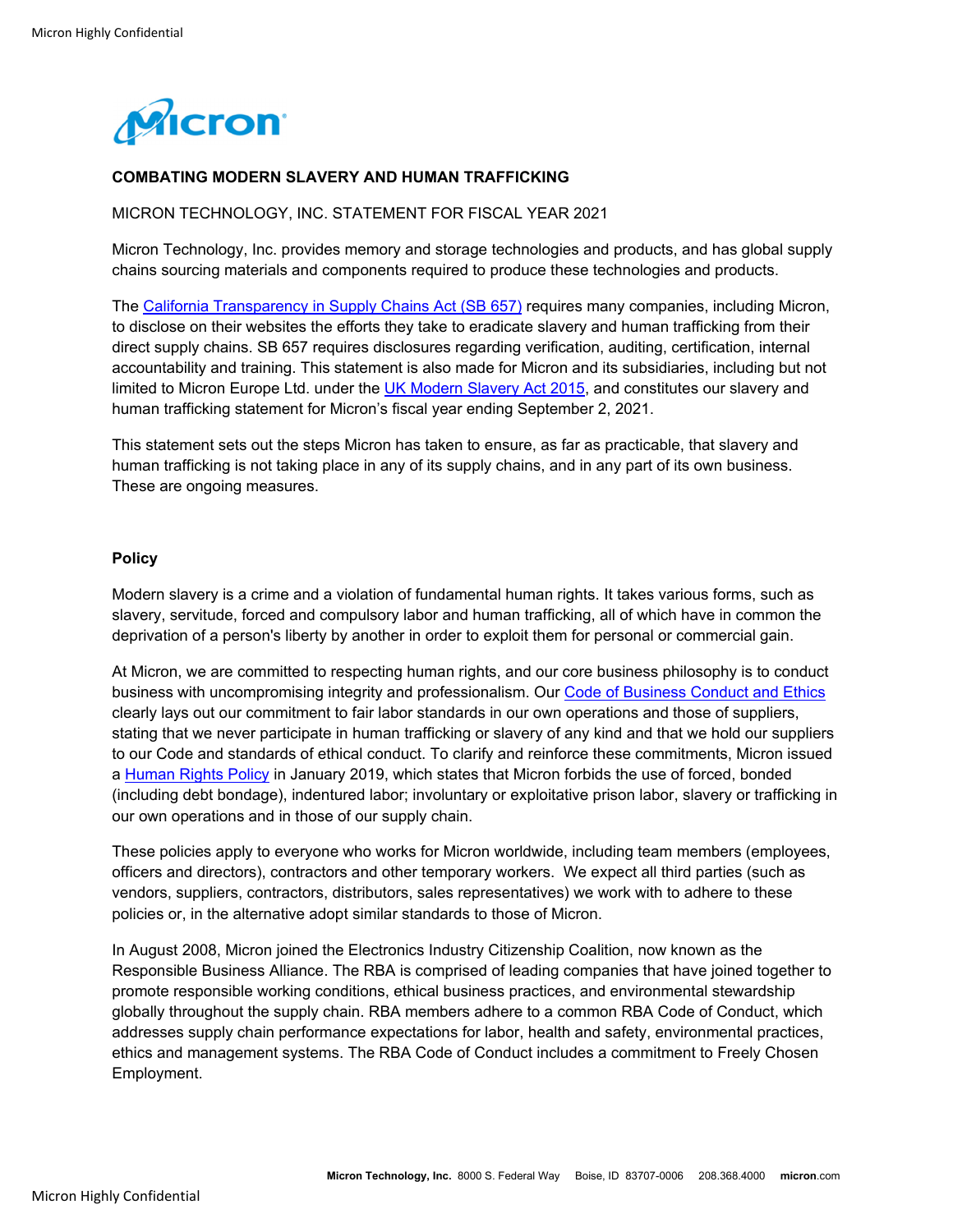

Micron and its subsidiaries expect suppliers to comply with the Micron and/or RBA codes regardless of local business practices or social customs, and as may be requested by Micron, to demonstrate adherence to those codes. Based on audit results and closure of identified gaps (see "Auditing" section of this statement), we believe that our suppliers' compliance with the codes reduces the risks of human trafficking and slavery in our supply chain.

For more information on the RBA and to view the RBA Code of Conduct, visit http://www.responsiblebusiness.org.

For more information about Micron's policies, visit Micron's Corporate Governance page at www.micron.com, which includes links to our Code of Business Conduct and Ethics, our Human Rights Policy, and other statements related to our commitment and expectations of suppliers.

# **Verification and Due Diligence**

Micron has established robust verification processes for onboarding new suppliers. Micron requires all new suppliers to respond to a due diligence questionnaire, which assesses labor and ethics compliance against Micron supplier expectations. Where responses indicate potential issues or concerns, Micron takes additional steps to investigate, and if significant issues are substantiated, the supplier application is rejected.

Micron uses a third-party due diligence provider to screen and review suppliers for potential compliance, ethics, reputational and other issues, including forced labor. We also use a third-party supply chain risk provider to monitor our supply base against real time global events, including publicly-known labor violations. Micron also conducts direct audits and assessments. In FY2021, Micron assessed nearly 1300 suppliers. These reviews include remote assessments, supplier audits, and audits of on-site labor suppliers to understand foreign worker hiring practices. Micron works with local recruitment agents to ensure compliance with standard labor practices, and references a number of external resources to support our reviews, including the U.S. Department of State's Trafficking in Persons Report, the RBA Labor Migration Corridor Database, and the RBA Practical Guide to Due Diligence on Recruitment Fees in International Supply Chains.

## **Risk Assessment**

Many of Micron's customers and suppliers have established verification processes similar to Micron's and we collaborate in those assessments. Alongside the third party due diligence providers and resources noted above, Micron leverages RBA risk assessment tools and methods in our operations and reviews of suppliers. The RBA risk assessment processes can be found at http://www.responsiblebusiness.org. Additionally, labor processes and practices are part of Micron's scoring of suppliers receiving annual risk and compliance business review scorecards.

These risk assessments generally include a review to identify potential working hours violations; human rights violations associated with the extraction and sourcing of conflict minerals; forced labor in higher risk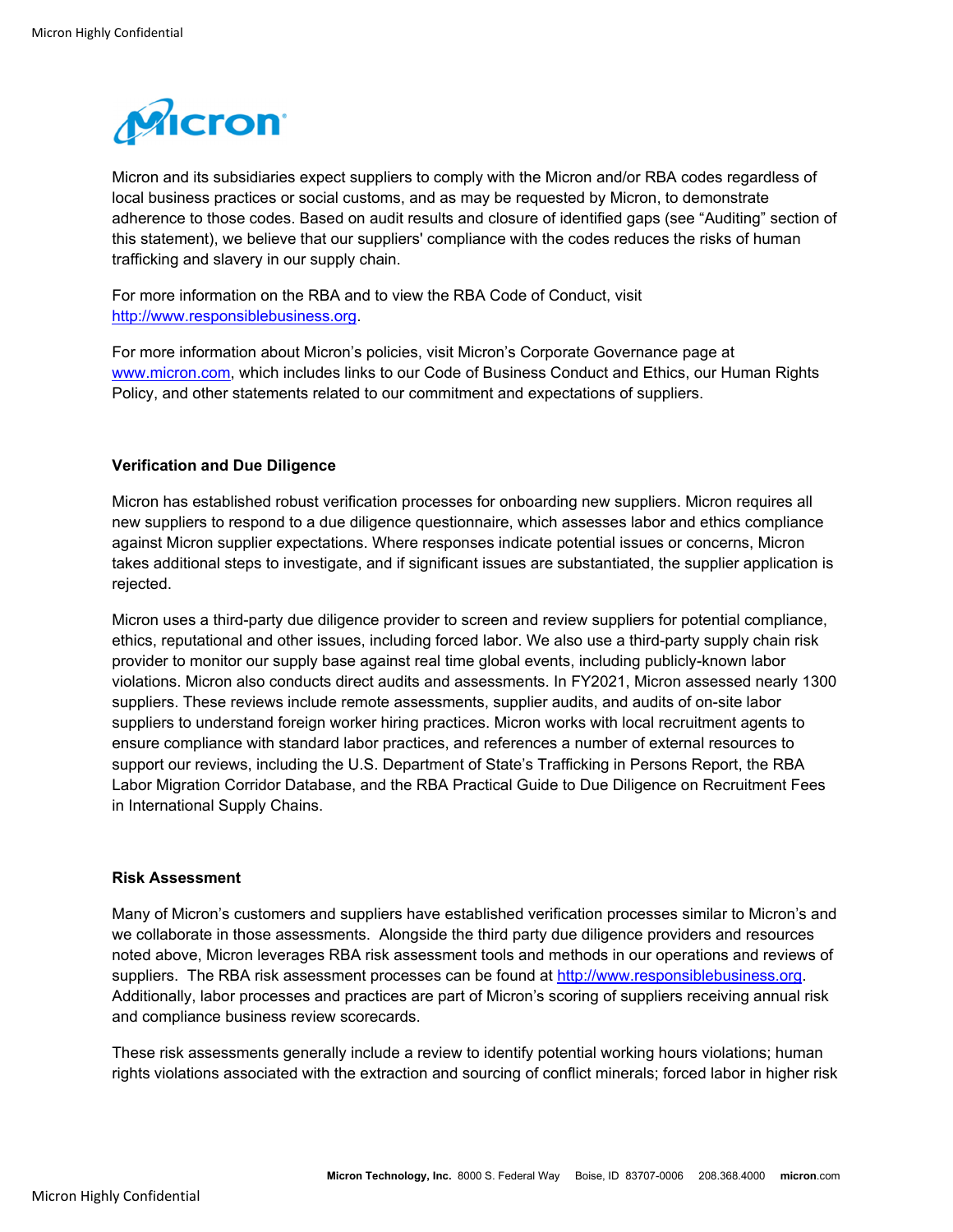

jurisdictions; violation of local labor requirements; and limitations on freedom of movement as a result of regulations or supplier policies, including policies related to the ongoing COVID-19 pandemic.

### **Measuring Effectiveness**

We consider the Micron facilities' strong performance on audits, improvement in audit findings over time at our suppliers, and ability to successfully close audit findings to be a measure of effectiveness of Micron and RBA programs. Micron facilities are audited on a bi-annual basis utilizing the RBA Validated Assessment Program. Scores from these audits are used to measure the effectiveness of Micron policy and process in many areas including labor and human rights.

### **Auditing**

Micron engages third parties to conduct audits of our facilities using the RBA's Validated Assessment Program (VAP). In FY2021, Micron's VAP Audits did not identify any forced labor practices or human trafficking concerns.

Micron reserves the right to audit its suppliers. Indeed, Micron conducts audits of all suppliers operating on Micron sites, including their respective labor practices. In addition, the Company requires contract manufacturing suppliers to undergo VAP audits. Many other Micron suppliers either retain third parties to conduct audit of their operations or are subject to audit by other RBA member companies.

Micron's audits of suppliers sometimes find labor conditions that do not meet company and industry expectations, in which case Micron follows up until corrective actions are made. Regarding FY2020 supplier findings related to pay, working hours, and living conditions among the company's construction suppliers in Malaysia, corrective actions were made. While Micron is unaware of new findings in FY2021, Micron continues to monitor for potential concerns. More generally, as audits expand into the supply chain, more issues may be identified because of the larger number of suppliers covered.

RBA Audits are typically announced prior to being conducted.

## **Certification**

Micron's standard terms and conditions require a supplier to comply with all applicable laws, including laws against slavery or human trafficking. In addition, suppliers have been required to certify compliance with these requirements since December 2019.

### **Internal Accountability**

Micron requires all team members and contractors to follow the standards and principals set forth in Micron's Code of Business Conduct and Ethics, as well as the Code of Conduct of the RBA. Team